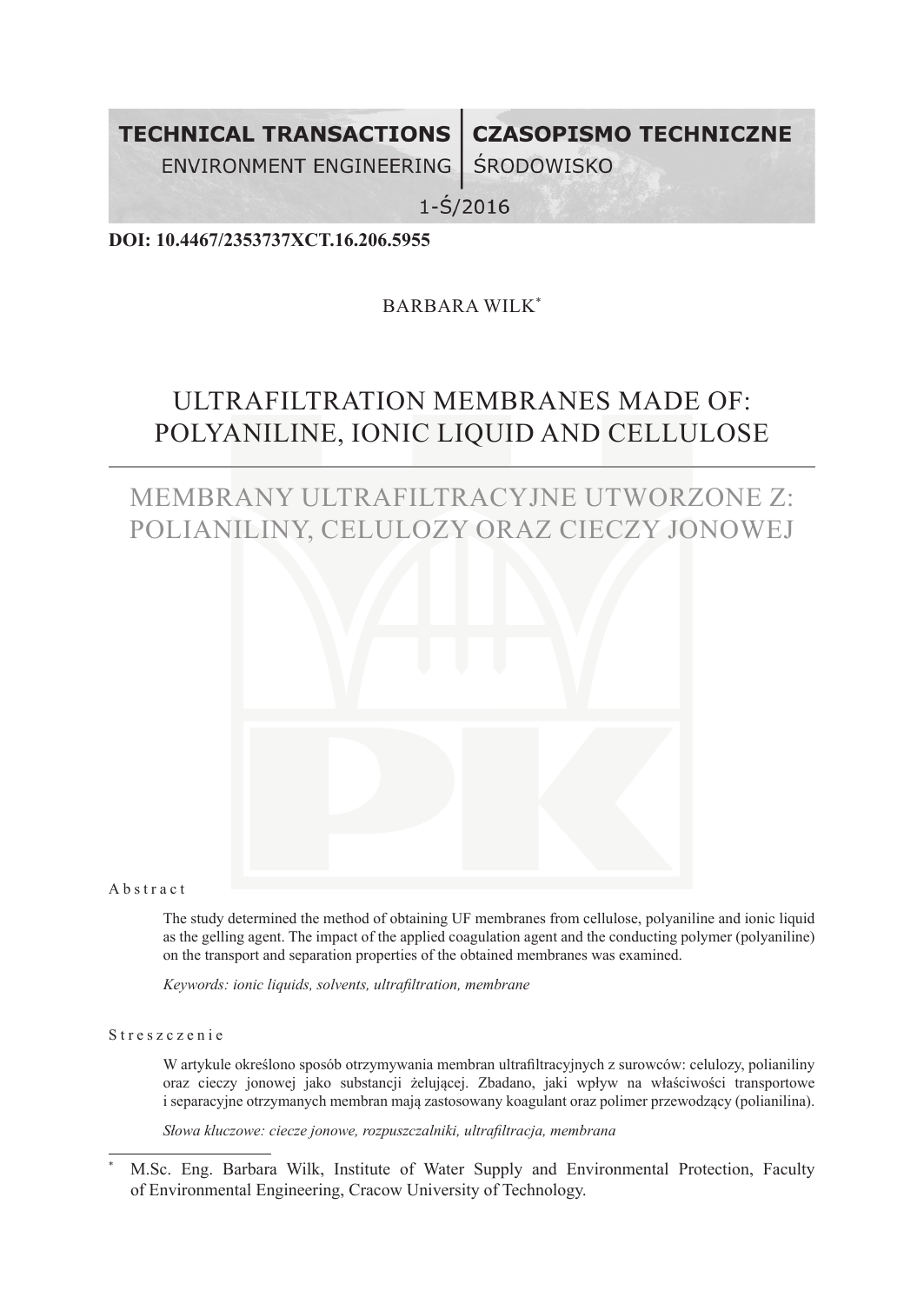#### **1. Introduction**

The development of environmentally friendly materials, products and processes has clearly been motivated by the growing environmental awareness of the society. The principles of "green chemistry" (i.e. chemistry that aims to optimize the processes in order to reduce the pollution of the environment) and the related hazards to human health clearly indicate the need to substitute the volatile organic solvents with environmentally friendly ones (in line with Principle 5 of the green chemistry) [1]. This requires chemical compounds that will not only be easy to obtain, isolate and purify, but will also provide economic benefits.

The recent years have witnessed a breakthrough in the development of chemical sensors with polyaniline as the main component [2]. These next generation sensors make it possible to assay even complex mixtures of substances in biomaterial, soil, air or sewage. The conducting (due to the addition of polyaniline), environmentally neutral (due to the use of ionic liquid as the solvent) UF membranes may have a significant impact on the separation processes. Such membranes could find application as biosensors in certain production processes, in medicine and in the treatment of specific waste.

#### **2. Ionic liquids**

Ionic liquids are liquids composed exclusively of ions, being defined as salts with melting point lower than the boiling point of water (100°C). There are also ionic liquids that melt at temperatures below the room temperature (20°C), called the room temperature ionic liquids [4–7]. The most popular molten salts are dialkylimidazolium salts, due to their attractive physical properties and ease of synthesis. Ionic liquids are usually composed of a large, organic cation and an inorganic or organic anion. Number of possible cation – anion combinations equals to  $10^{18}$ . The liquid state of ionic liquids at room temperature arises from the low lattice energy caused by high asymmetry of the ions making up the liquids [8]. Ionic liquid can be either hydrophilic or hydrophobic. The solubility depends on the anion, the length of alkyl substituents of the cation, and the temperature. Ionic liquids also dissolve alcohols, ethyl acetate, chloroform, acetone, DMF, DMSO, inorganic salts, certain polymers and minerals [8, 9]. The boiling point of ionic liquid is also its breakdown temperature (300°C–400°C). The properties of ionic liquids, such as viscosity, density, melting point and miscibility with other substances change depending on the structure of the cation and the anion. As a result, ionic liquids have been dubbed task-specific solvents [10]. Currently, ionic liquids are widely used in organic chemistry as the environment for a number of industrial-grade chemical reactions [6, 11, 12, 14].

#### **3. Polyaniline**

Polyaniline is a conductive organic polymer with semiconductor or metallic conductivity along the chain. Polyaniline comes in several forms, differing by the oxidation state, of which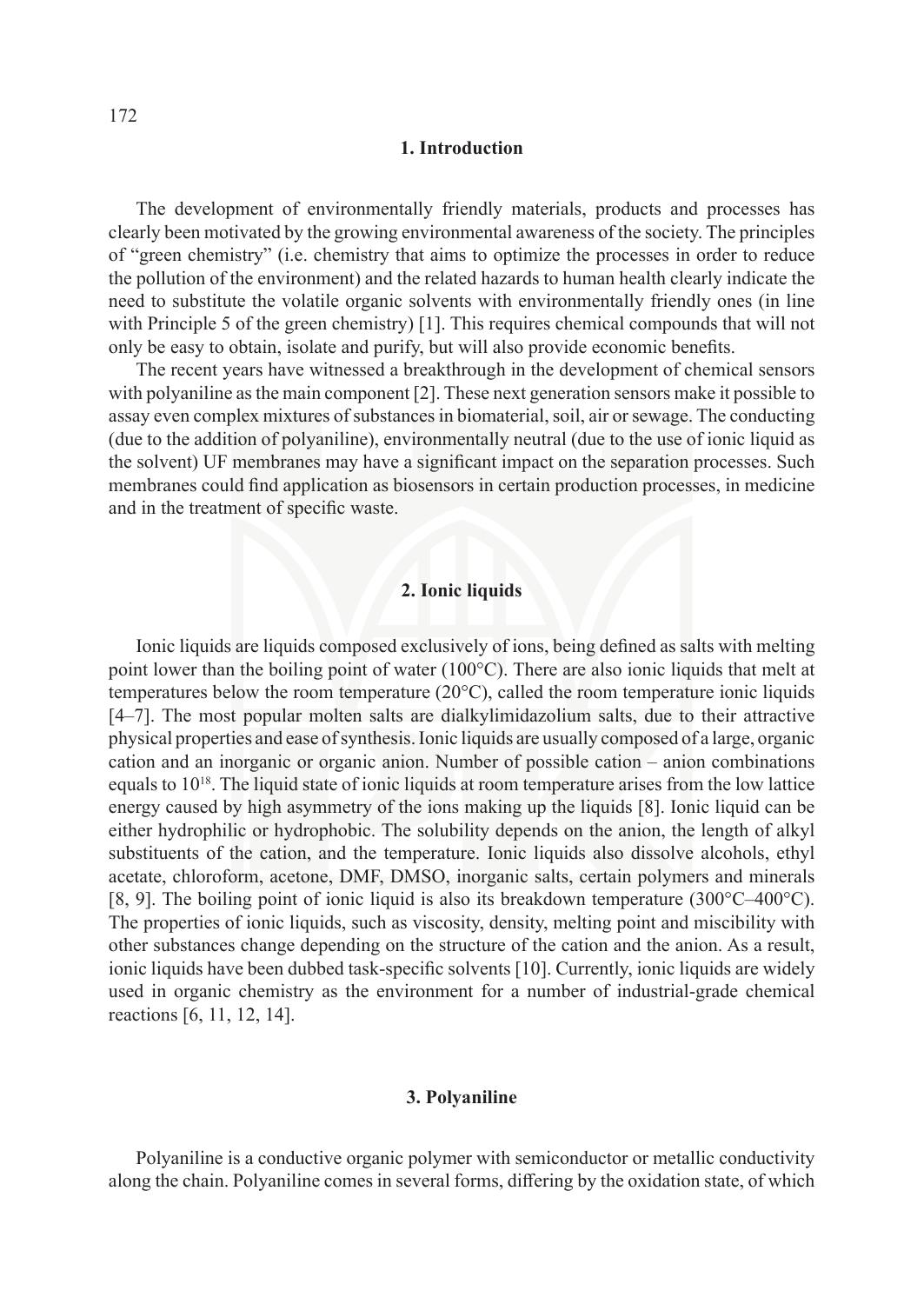only emeraldine salt (dark green powder) is conductive. It is one of the most temporally

stable conductive polymers. Unfortunately, it is a material that is difficult to process. Among the conductive polymers, polyaniline has the widest potential field of application. It is used in anti-corrosion agents for metals, as an ingredient of varnishes, membranes for gas separation and biosensors [2, 3].

#### **4. Cellulose**

Cellulose consists of glucose particles (β-D-glucose) linked by glycosidic bonds  $(\beta-1,4)$  bond). It is insoluble in water and common organic solvents. Select ionic liquids dissolve cellulose very well. The literature contains reports that ionic liquids containing imidazolium cation and anions, such as chloride, octane and formate, are characterized as having exceptionally good dissolving properties. Ionic liquid cation and anion structure and its tenacity has an effect on the process of dissolving cellulose in ionic liquids (compounds of lesser tenacity dissolve larger amounts of polymer).Anion of ionic liquid that dissolves cellulose well should have the capability of creating hydrogen bonds with hydroxyl groups. The role of cation is not entirely defined (e.g. aromatic cations – the highest cellulose solubility).

#### **5. Phase inversion method**

The most widely used method of membrane production is phase inversion [15]. The method is based on precipitating the polymer (the membrane) from a homogeneous solution. Phase inversion is found in processes such as solvent evaporation, precipitation through controlled evaporation, thermal precipitation, precipitation from the gaseous phase and immersion precipitation. The key process used by the phase inversion is precipitation by immersion in liquid [16–18].

#### **6. Methodology**

Membrane preparation by phase inversion (wet method) required the use of an applicator, a feeler gauge, a glass plate and a cuvette for the coagulator for the gelling process.

The first series of membranes was obtained from a membrane-forming solution containing 10% of cellulose (supplied by Merck), dissolved in ionic liquid (1-ethyl-3-methylimidazolium acetate), supplied by Fluka Riedel-de Häen. The solution was used to pour flat membranes with the following thicknesses: 0.2; 0.25; 0.3; 0.35 and 0.4 mm. Following the conditioning, the obtained membranes were tested by filtering deionized water through the membrane to determine the permeability and the relation of the volumetric water flux to the transmembrane pressure. Next, the membranes were coated with a 0.15 mm polyaniline film. For this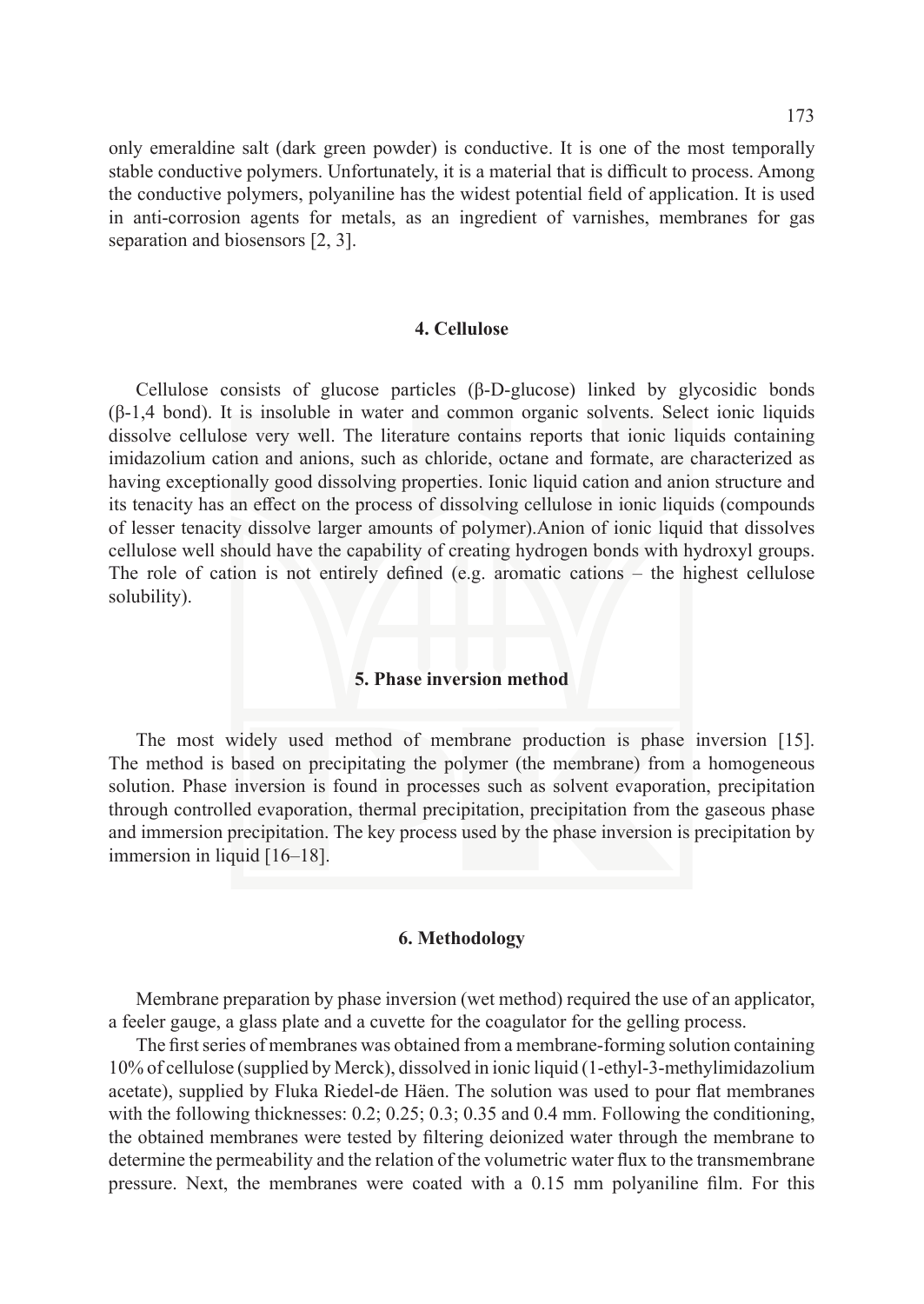purpose, the secondary membrane with 10% polyaniline solution in ionic liquid (1-ethyl-3-methylimidazolium acetate) was poured on cellulose supports. Unfortunately, during the gelling in water bath, the polyaniline layer would partially separate from the cellulose support, rendering this method of obtaining membranes ineffective.

Therefore, it was decided to prepare membrane-forming solutions composed of cellulose, polyaniline and 1-ethyl-3-methylimidazolium acetate. Four types of solutions were prepared, hereafter referred to as solution 1, 2, 3 and 4, respectively. All solutions were 10% cellulose solutions in ionic liquid and differed in terms of polyaniline content, whereby solution 1 did not contain polyaniline at all. Solution 2 contained 1% polyaniline, solution 3–5%, and solution 4–10%. In order to determine the impact of the coagulator on the properties of the membranes, the membranes were gelled in: methanol, ethanol, 1-propanol, 2-propanol, butanol and deionized water. The composition of membrane-forming solutions, the type of applied coagulator and the symbols of obtained membranes that will be used hereafter, are listed in Table 1.

Table 1

| Solution                                     | 1-propanol | metanol | H <sub>2</sub> O | butanol        | 2-propanol | pentanol | ethanol        |
|----------------------------------------------|------------|---------|------------------|----------------|------------|----------|----------------|
| $1.10\%$<br>cellulose                        | 1A         | 1B      | 1 <sup>C</sup>   | 1D             | 1E         | 1F       | 1 <sub>G</sub> |
| 2.10%<br>cellulose<br>$+1\%$<br>polyaniline  | 2A         | 2B      | 2C               | 2D             | 2E         | 2F       | 2G             |
| 3.10%<br>cellulose<br>$+5%$<br>polyaniline   | 3A         | 3B      | 3C               | 3D             | 3E         | 3F       | 3G             |
| 4.10%<br>cellulose<br>$+10\%$<br>polyaniline | 4A         | 4B      | 4C               | 4 <sub>D</sub> | 4E         | 4F       | 4G             |

**Composition of a film-forming solutions and identification of tested membranes**

The tests to determine the properties of membranes were conducted with the use of the system illustrated in Fig. 1.

The following parameters were used to assess the transport properties of UF membranes:

- 
$$
J_v
$$
 - volumetric water flux,  $\frac{m^3}{m^2 \cdot s}$   
-  $L_W$  - water permeability,  $\frac{m^3}{m^2 \cdot s \cdot MPa}$ 

The membranes were conditioned with deionized water at room temperature (20°C) in 0.2 MPa and mixing speed of 50 rpm. The filtration was continued until a constant volumetric water flux was achieved. A single membrane was conditioned for 2 to 4 hours.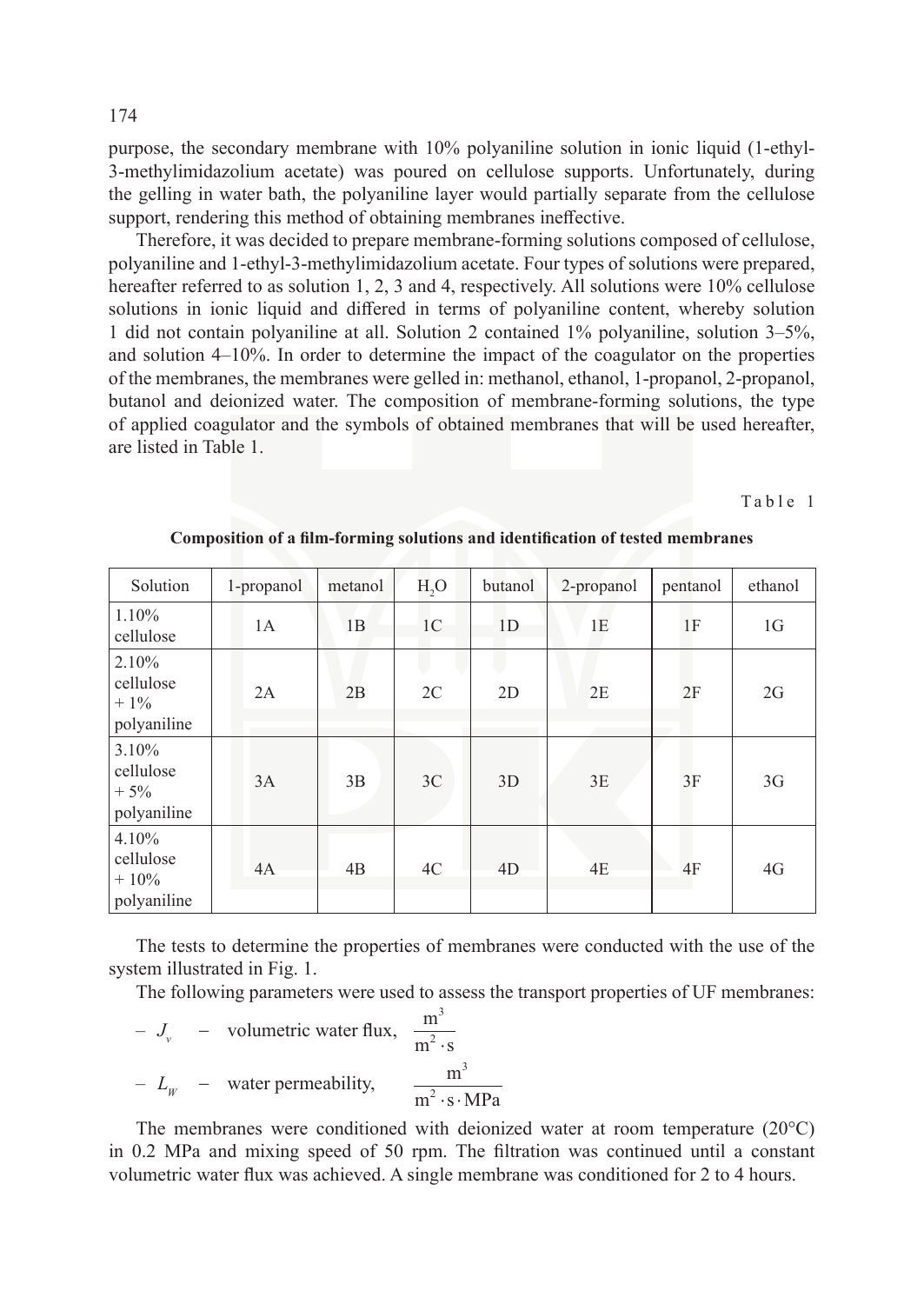

Fig. 1. Measuring position plan: 1, 5 – pressurized gas supply system; 2 – supply tank; 3, 7 – magnetic mixers; 4, 6 – ultrafiltration chambers

The transport properties of membranes were determined by filtering deionized water through the membranes and applying variable transmembrane pressure (ranging from 0.1 to 0.3 MPa) and a constant mixing speed of the filtered medium – 100 rpm. The volume of deionized water filtered over 15 minutes in 2 iterations was assessed. The volumetric water flux was calculated and the relation  $J_{\nu}$  to the transmembrane pressure was determined.

The separation properties of the membranes were determined by filtering dextran solution with the nominal molecular weight 200,000 Da, through the membranes. The solution mass concentration was 5  $g/dm<sup>3</sup>$ . The filtration was conducted with transmembrane pressure of 0.2 MPa. 10% of the feed was received, assaying the shares of individual molecular weights of dextran in the permeate and the retentate, using gel permeation chromatography. On the basis of the recorded chromatograms, the dextran content could be quantified in specific molecular weight thresholds, into which the whole feed and permeate stream had been divided. The retention factor for dextran was calculated from the following correlation [9]:

$$
R_0 = \frac{1 - c_p}{c_n} \tag{1}
$$

$$
R_i = \frac{1 - c_{pi}}{c_{ni}}\tag{2}
$$

where:

– general retention factor,

 $c_p, c_p$  $, c_n$  – general dextran concentration in permeate and feed, mol/dm<sup>3</sup>,

- retention factor determined for individual molecular weight thresholds, dextran concentrations in individual molecular weight thresholds in permeate and feed, mol/dm<sup>3</sup>.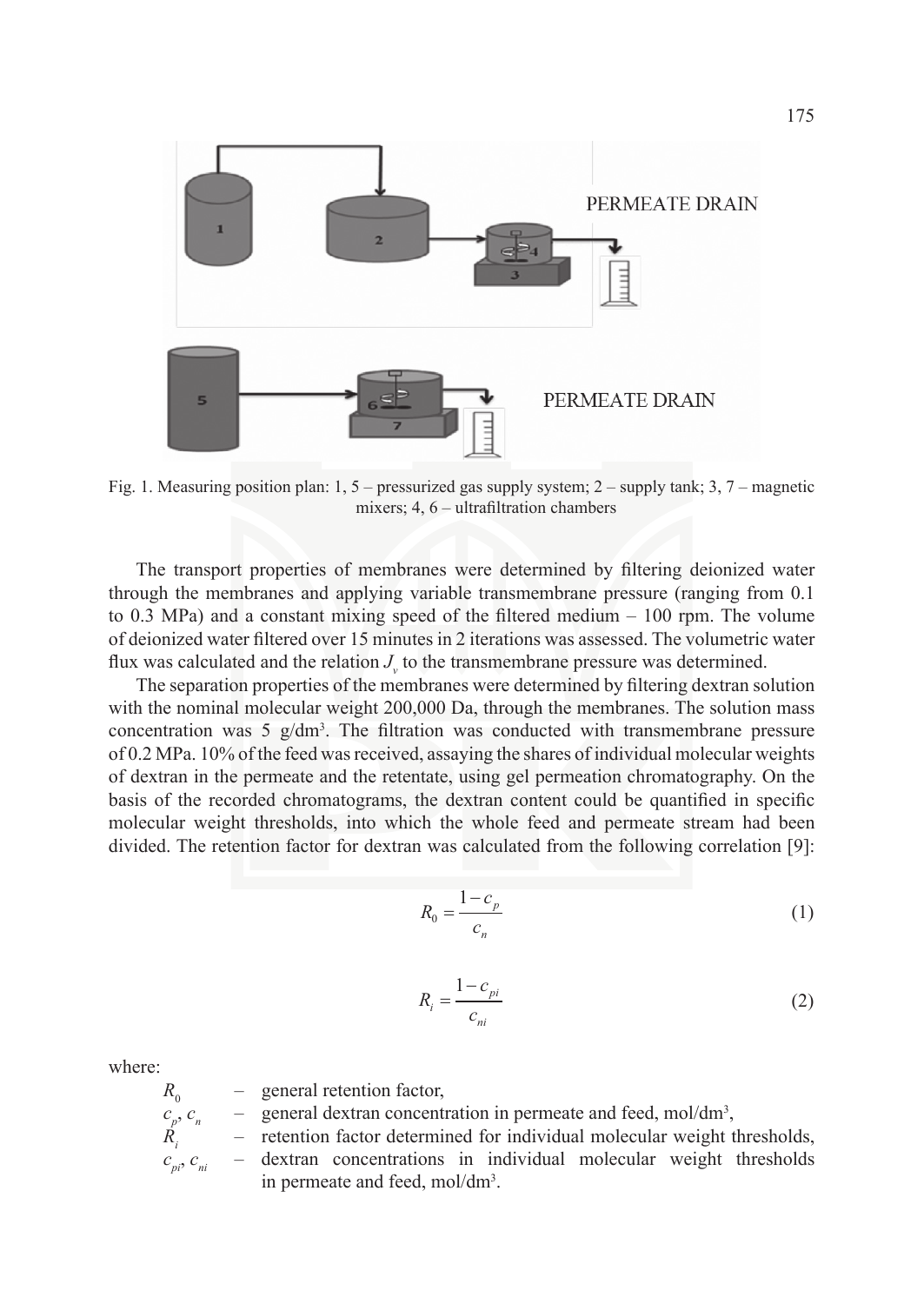On the basis of the values of the retention factor *Ri*, determined for the whole range of the tested molecular weights, the curves were drawn, showing the correlation between the retention level of dextran molecules and their molar weight, and thus the cut-off permeability of the tested membranes. The samples of permeate and feed, collected during membrane testing, were analysed in a gel permeation by Schimadzu, equipped with a NUCLEOGELaqa-OH50-8 column (Machery-Nagel), RID-6A refractive index detector, (Schimadzu), and C-R4A Chromatopac computing integrator (Schimadzu) for data processing.

#### **7. Results and discussion**

The results obtained for the first series of membranes are illustrated in Fig. 2, which clearly shows that, with the increase of the membrane thickness, the volumetric water flux drops across the entire range of applied pressure values.



Fig. 2. The dependence of volumetric deionized water flux on pressure for cellulose membranes 0.20–0.40 mm thick

As it can be seen, during the gelling in water bath, the polyaniline layer partially separated from the cellulose support, rendering this method of obtaining membranes ineffective.

Next, the transport and separation properties of the 1A to 4B membranes were assayed. Fig. 3 illustrates the relation of the volumetric water flux to the transmembrane pressure for membranes 1A to 1G.

With the increase of the pressure, the  $J_{\nu}$  values calculated for all membranes increased as well. The best transport properties were observed in membrane 1D (gelling solution –

176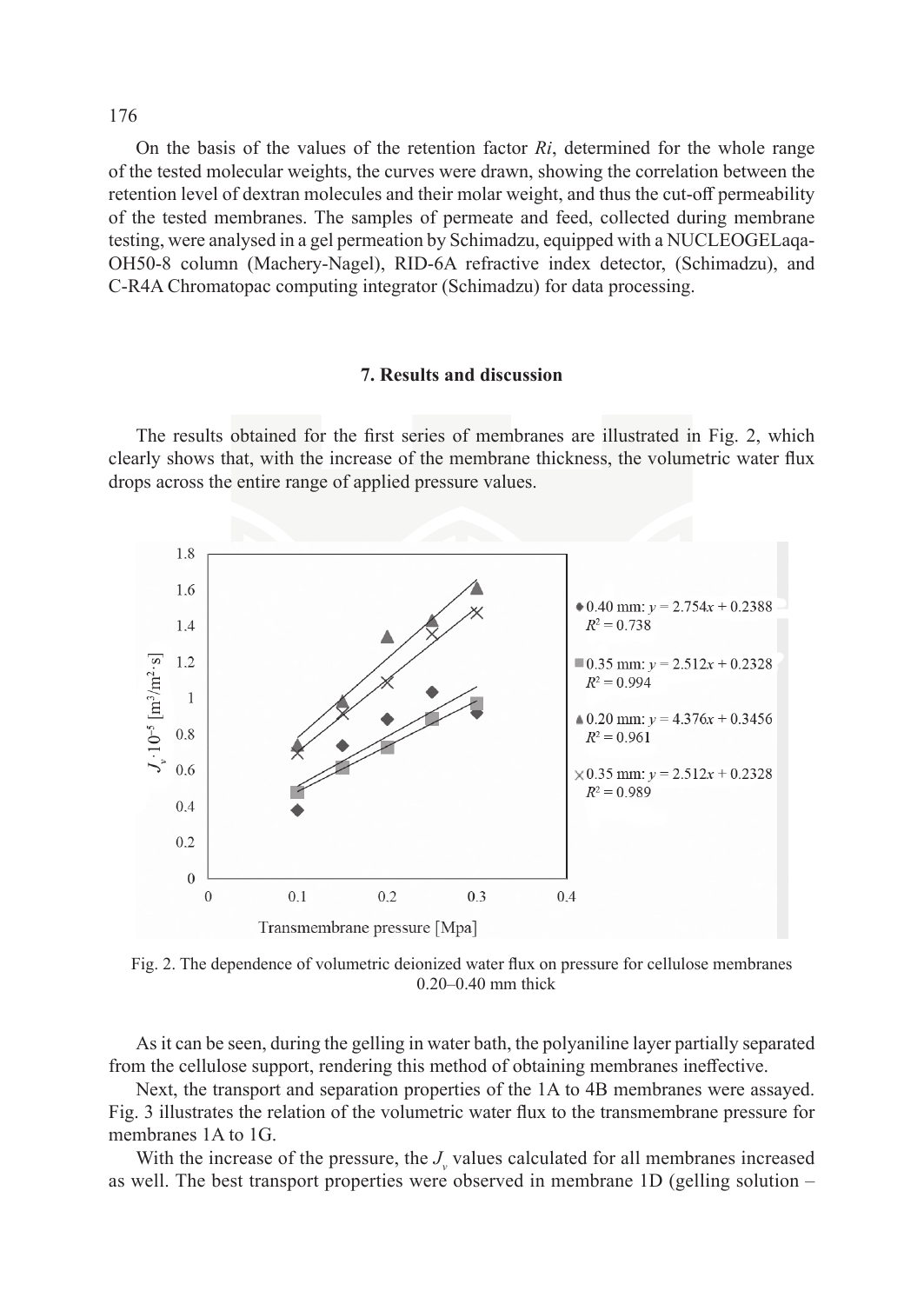

Fig. 3. The dependence of volumetric deionized water flux on pressure for membranes 1A to 1G

butanol) and the poorest in membrane 1C (gelling solution – water). The volumetric water flux (*J<sub>v</sub>* = 0.087⋅10<sup>-5</sup> m<sup>3</sup>/m<sup>2</sup>⋅s) calculated for membrane 1C was 6 times lower than the *J<sub>v</sub>* value calculated for membrane 1D  $(Jv = 0.56 \cdot 10^{-5} \text{ m}^3/\text{m}^2 \text{s} - \text{for } 0.2 \text{ MPa}$  transmembrane pressure). Also membrane 1A turned out to be dense (gelling solution – 1-propanol) – *J*<sub>v</sub> = 0.15⋅10<sup>-5</sup> m<sup>3</sup>/m<sup>2</sup>s. The volumetric water flux of other membranes were similar and fell within the range from  $0.21$  to  $0.28 \cdot 10^{-5}$  m<sup>3</sup>/m<sup>2</sup>s.

Diagrams 4a, 7a, 10a and 13a illustrate the correlation between the chromatogram peak height and the molecular weight, while diagrams 4b, 7b, 10b and 13b illustrate the cumulative share of molecules in the analysed samples. Figs. 5, 8, 11 and 14 show the cut-off curves, which illustrate the correlation between the dextran retention level and the molecular weight.

Among the membranes obtained from pure cellulose, the best separation properties were observed for membrane 1C (gelled in deionized water). The cut-off molecular weight for that membrane is 9 kDa. Slightly poorer properties were observed in membranes 1B (gelled in methanol) and 1A (gelled in 1-propanol). The cut-off molecular weights for those membranes are: 50 kDa and 80 kDa, respectively. Membrane 1E (gelled in 2-propanol) and 1F (gelled in pentanol) retained only 60% of molecules with 80 kDA molecular weight, while membrane 1D (gelled in butanol) retained only 30% of those molecules.

Fig. 6 illustrates the relation of the volumetric water flux  $(J_{\downarrow})$  to the transmembrane pressure for membranes 2A to 2G. With the pressure rise, the volumetric water flux  $(J_{\!\scriptscriptstyle \gamma}\!)$  would increase for all membranes. The best transport properties were observed in membrane 2D (gelling solution – butanol) and the poorest in membrane 2G (gelling solution – ethanol). The volumetric water flux  $(J_v = 0.668 \cdot 10^{-5} \text{ m}^3/\text{m}^2 \cdot \text{s})$  calculated for membrane 2D was 3.5 times lower than the  $J_v$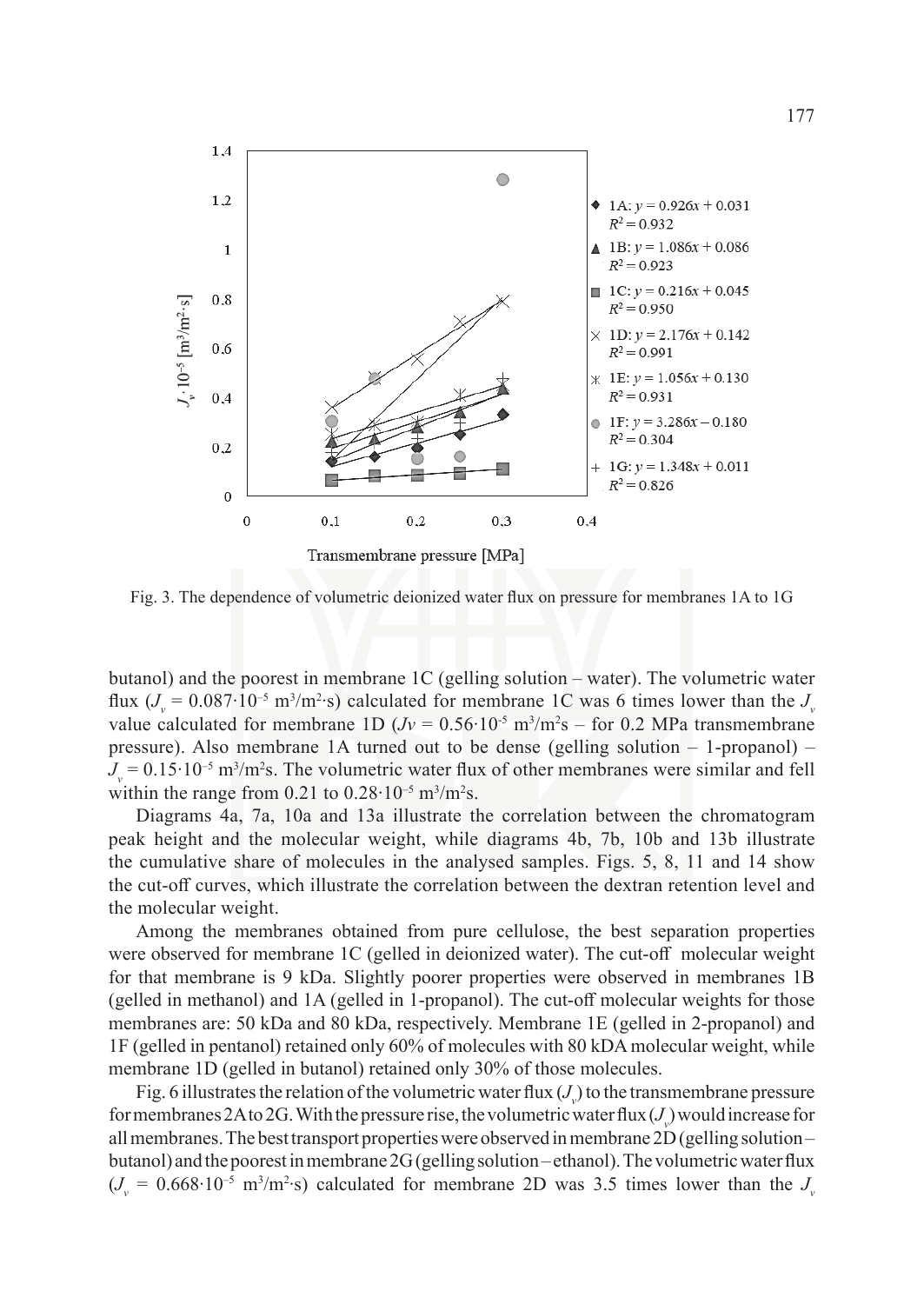

Fig. 4. Dextran molecular weight distribution curves in the feed and the permeates originating from the tests of membranes 1A to 1G (pure cellulose, gelled in various non solvents b) cumulative share of dextran molecules with the given weight

value calculated for membrane 2G (gelling solution – ethanol;  $J_v = 0.187 \cdot 10^{-5}$  m<sup>3</sup>/m<sup>2</sup>s – for 0.2 MPa transmembrane pressure). Transport properties similar to membrane 2G were also observed in membrane 2E (gelling solution  $-$  2-propanol). For the transmembrane pressure  $p = 0.2$  MPa, the calculated  $J_{\nu}$  was  $0.195 \cdot 10^{-5}$  m<sup>3</sup>/m<sup>2</sup>s. The volumetric water flux calculated for other membranes were similar and fell within the range from  $0.36 \cdot 10^{-5}$  m<sup>3</sup>/m<sup>2</sup>s to 0.48 $\cdot$ 10<sup>-5</sup> m<sup>3</sup>/m<sup>2</sup>s.

Analysis of Figs. 7 and 8 indicates that among the membranes obtained from the membrane-forming solution, containing 10% of cellulose and 1% of polyaniline, the best separation properties are observed for membrane 2A (gelled in 1-propanol). The cut-off molecular weight for that membrane is 11 kDa. Membranes 2D (gelled in butanol) and 2E (gelled in 2-propanol) retained 75% of molecules with 11,000 Da molecular weight;

178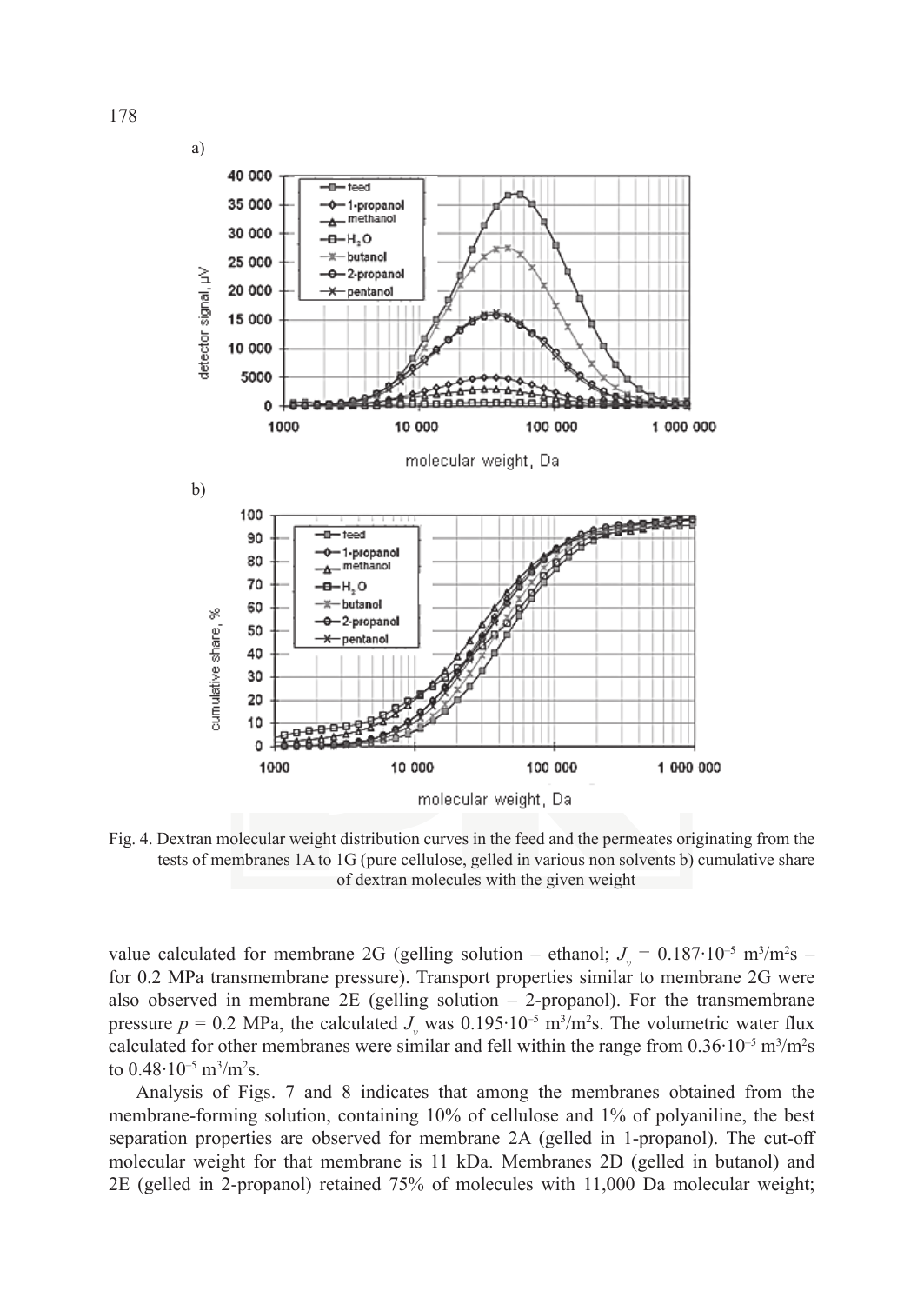

Fig. 5. Relationship between the retention factor and dextran molecular weight, as determined for membranes 1A-1G



Fig. 6. The dependence of volumetric deionized water flux on pressure for membranes 2A to 2E, 2G

membrane 2G (gelled in ethanol) retained 62% of those molecules, while membrane 2C (gelled in deionized water) retained only 15% of the molecules.

Fig. 9 illustrates the relation of the volumetric water flux  $(J_{\downarrow})$  to the transmembrane pressure for membranes 3B to 3G. With the transmembrane pressure increase, the volumetric water flux (*J<sub>v</sub>*), calculated for all tested membranes, would increase. The best transport properties were observed in membrane 3F (gelling solution – pentanol) and the poorest in membrane 3C (gelling solution – water). The volumetric water flux  $(J_v = 0.182 \cdot 10^{-5} \text{ m}^3/\text{m}^2 \cdot \text{s})$  calculated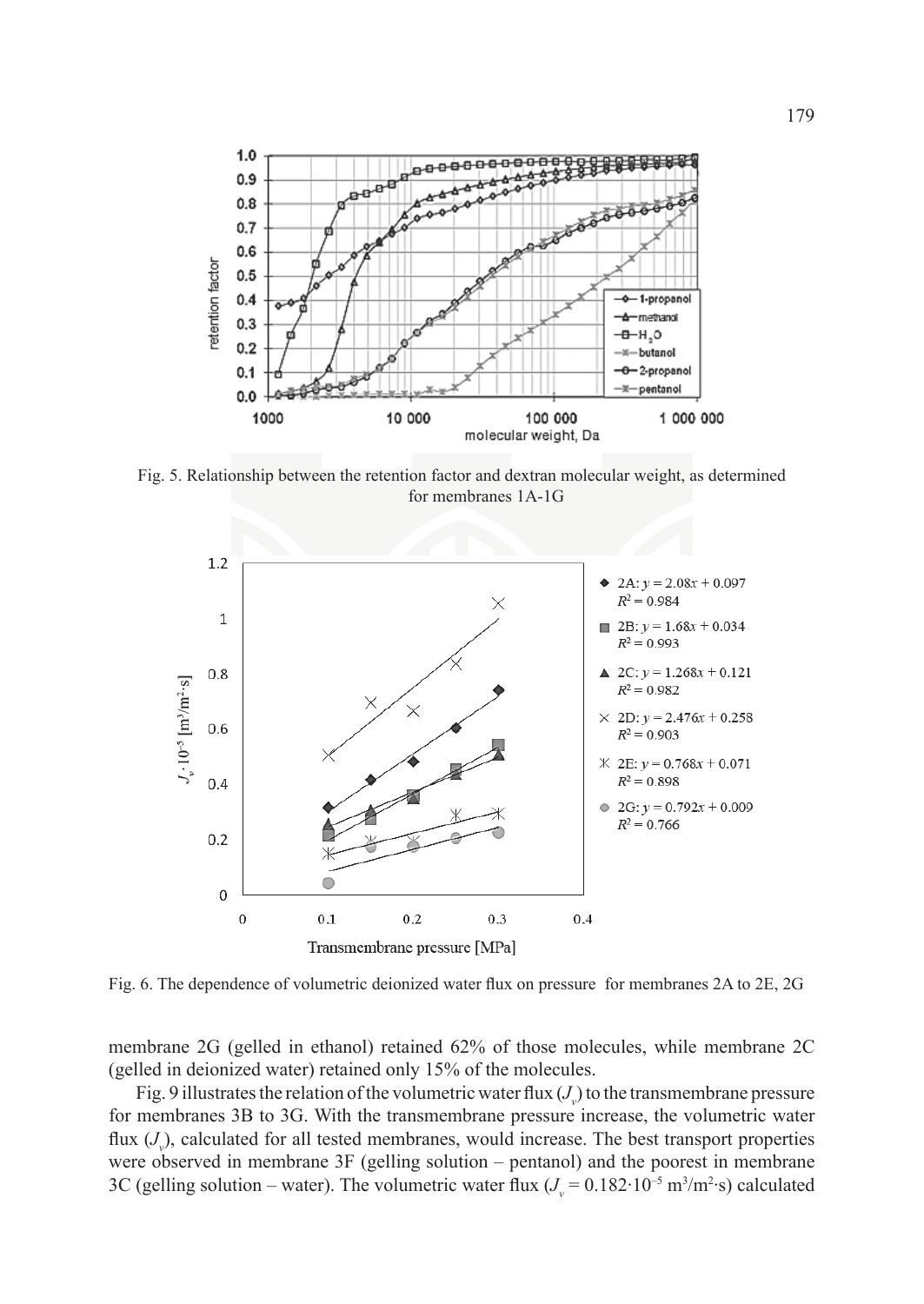

Fig. 7. Dextran molecular weight distribution curves in the feed and the permeate, obtained from the tests of membranes 2A to 2E, 2G: a) correlation of the chromatogram height and dextran molecular weight, b) correlation between the cumulative share of dextran molecules and their molecular weight

for membrane 3C was 4 times lower than the  $J_{\nu}$  value calculated for membrane 3F ( $J_{\nu}$  = 0.795⋅10<sup>-5</sup> m<sup>3</sup>/m<sup>2</sup>s (characteristic values for 0.2 MPa transmembrane pressure). Transport properties similar to membrane 3C were also observed in membrane 3G (gelling solution – ethanol). For the transmembrane pressure  $p = 0.2$  MPa, the calculated  $J_{\nu}$  was  $0.186 \cdot 10^{-5}$  m<sup>3</sup>/ m<sup>2</sup>s. The volumetric water flux calculated for other membranes were similar and fell within the range from 0.597⋅10<sup>-5</sup> m<sup>3</sup>/m<sup>2</sup>s to 0.612⋅10<sup>-5</sup> m<sup>3</sup>/m<sup>2</sup>s.

It has been observed that, among the membranes obtained from the membrane-forming solution, containing 10% of cellulose and 5% of polyaniline, the best separation properties are observed for membrane 3G (gelled in ethanol). The cut-off molecular weight for that membrane is 10 kDa. Membrane 3C (gelled in water) retained 85% of molecules with 10 kDa

180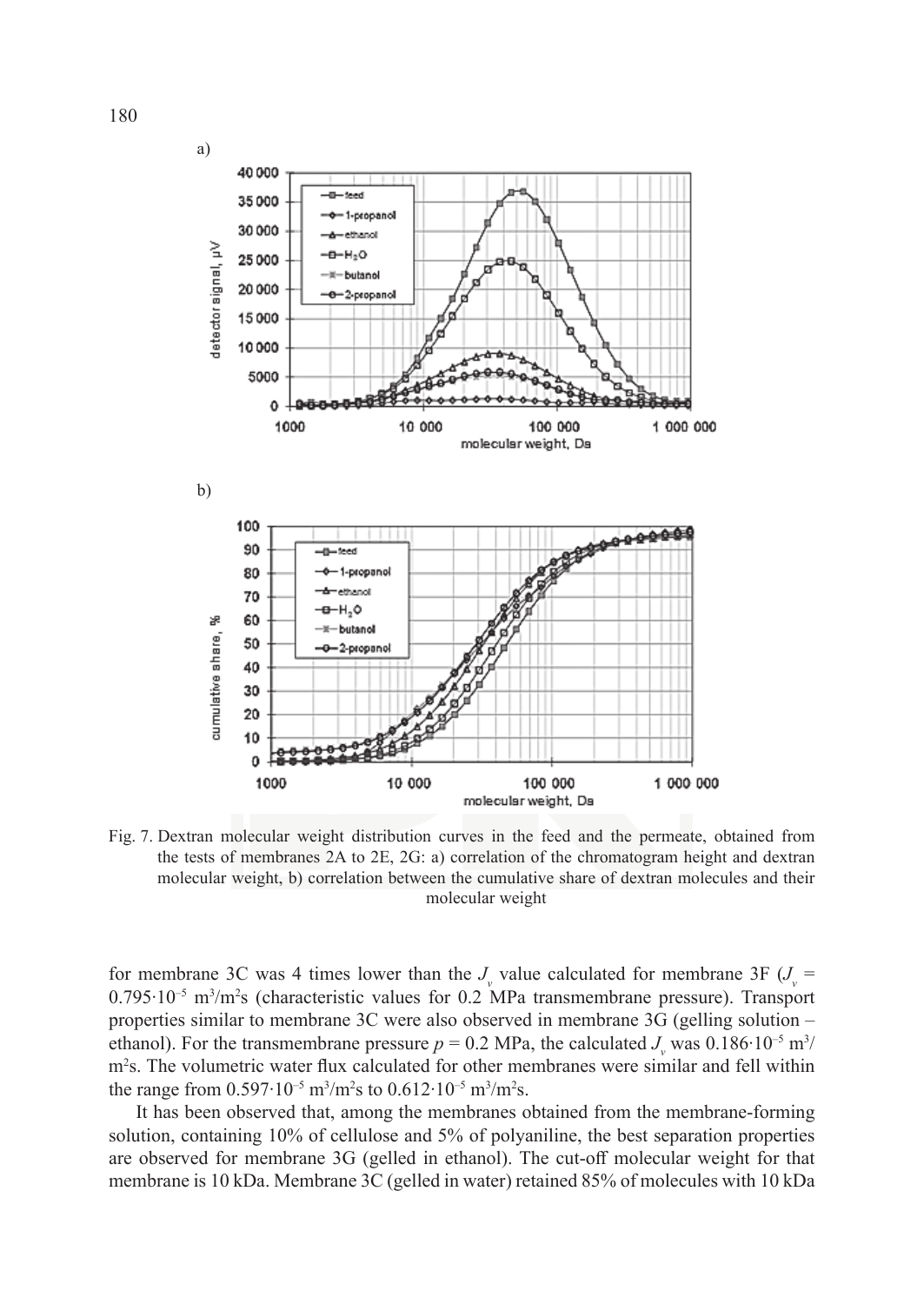![](_page_10_Figure_0.jpeg)

Fig. 8. Relation between the retention factor and dextran molecular weight, as determined for membranes 2A-2E, 2G

![](_page_10_Figure_2.jpeg)

Fig. 9. The dependence of volumetric deionized water flux on pressure for membranes 3B to 3G

molecular weight; membrane 3E (gelled in 2-propanol) retained 30% of those molecules, while membrane 3F (gelled in pentanol) retained only 10% of the molecules. Thus, in this series of membranes, the best separation properties were observed in membrane 3G, while the poorest in membrane 3F.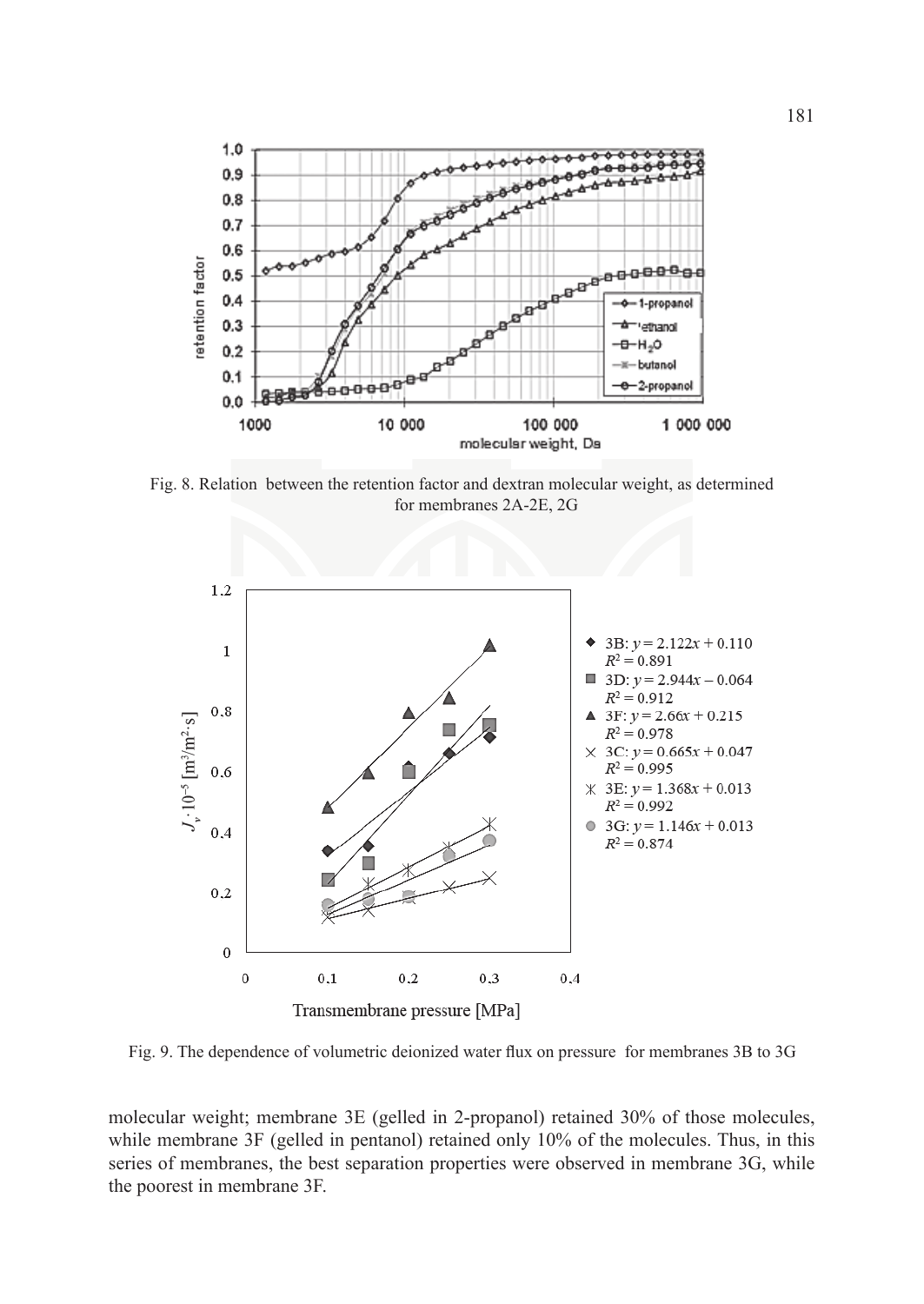![](_page_11_Figure_0.jpeg)

Fig. 10. Dextran molecular weight distribution curves in the feed and the permeate, obtained from the tests of membranes 3B-3G: a) correlation of the chromatogram height and dextran molecular weight, b) correlation between the cumulative share of dextran molecules and their molecular weight

Fig. 12 illustrates the relation of the volumetric water flux  $(J_{\nu})$  to the transmembrane pressure for membranes 4A to 4G (cellulose membranes with 10% addition of polyaniline, gelled in various solvents). Similarly to previous cases, the volumetric water flux  $(J_{\nu})$ would increase with the pressure increase. The best transport properties were observed in membrane 4D (gelling solution – butanol) and the poorest in membrane 4A (gelling solution − 1-propanol). The volumetric water flux  $(J_v = 0.463 \cdot 10^{-5} \text{ m}^3/\text{m}^2 \cdot \text{s})$  calculated for membrane 4C was 3 times lower than the *J<sub>v</sub>* value calculated for membrane  $4A (J_v = 0.161 \cdot 10^{-5} \text{ m}^3/\text{m}^2 \text{s})$ (characteristic values for 0.2 MPa transmembrane pressure). Transport properties similar to membrane 4A were observed for membranes 4B, 4E, 4F and 4G. The volumetric water flux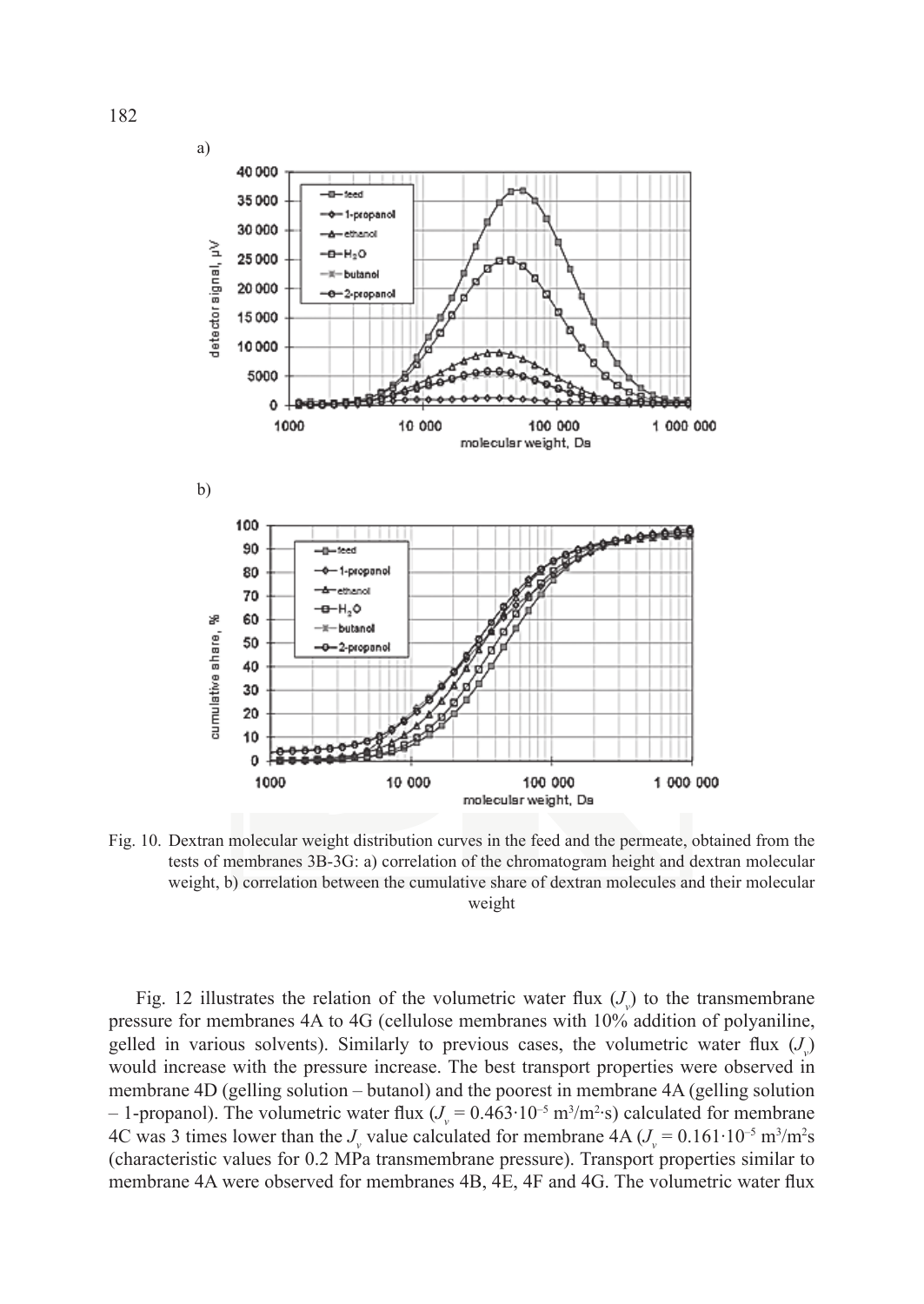![](_page_12_Figure_0.jpeg)

Fig. 11. Relation between the retention factor and dextran molecular weight, as determined for membranes 3B-3G

![](_page_12_Figure_2.jpeg)

Fig. 12. The dependence of volumetric deionized water flux on pressure for membranes 4A to 4G

calculated for those membranes for  $p = 0.2$  MPa) fell within the range from  $0.174 \cdot 10^{-5}$  m<sup>3</sup>/ m<sup>2</sup>s to 0.261⋅10<sup>-5</sup> m<sup>3</sup>/m<sup>2</sup>s. Only for membrane 4C (gelling solution – water) the observed transport properties were similar to the most open membrane, i.e. 4D. The  $J_{\nu}$  calculated for that membrane (for  $p = 0.2$  MPa) was  $0.419 \cdot 10^{-5}$  m<sup>3</sup>/m<sup>2</sup>s.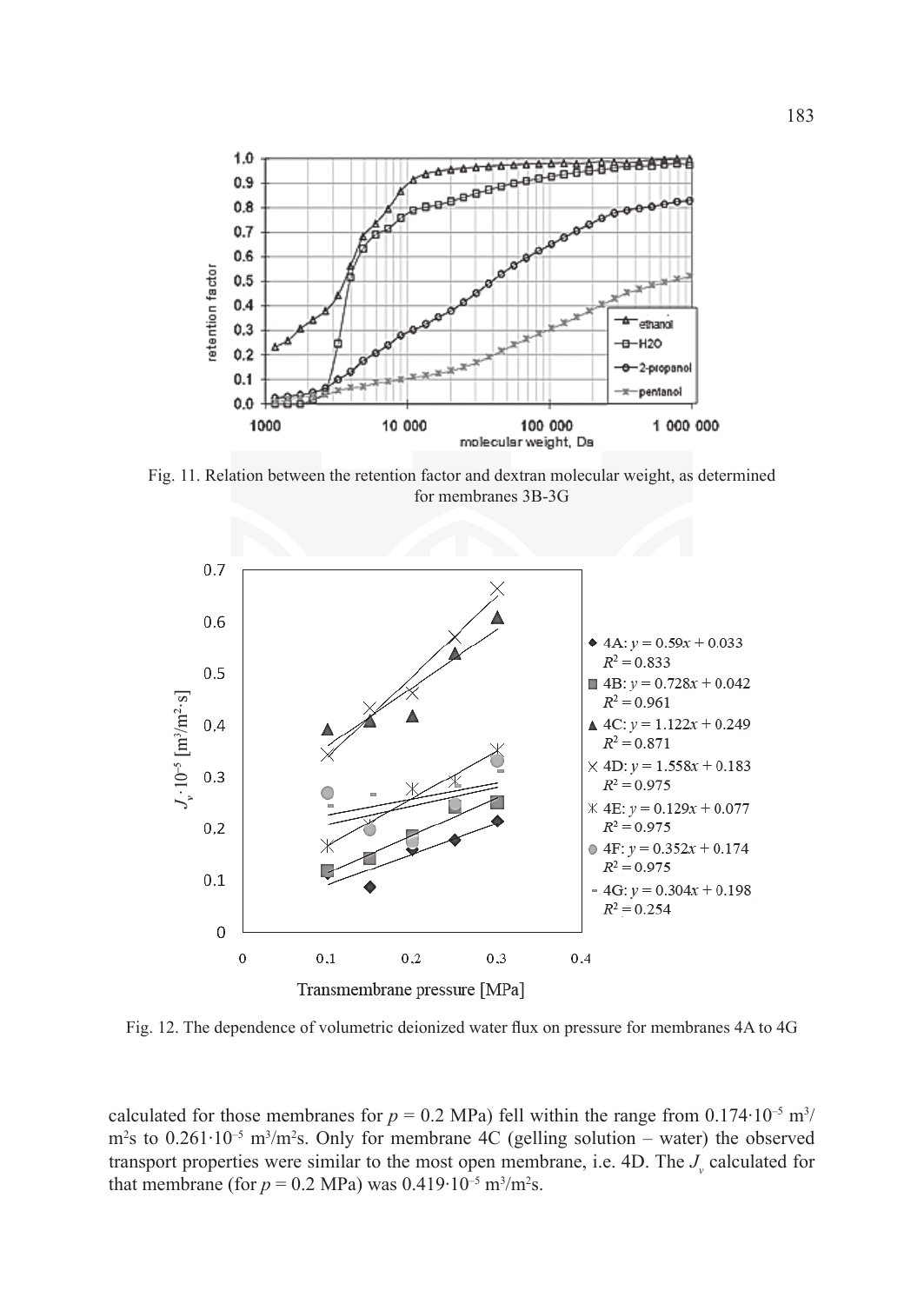![](_page_13_Figure_0.jpeg)

Fig. 13. Dextran molecular weight distribution curves in the feed and the permeate, obtained from the tests of membranes 4A-4G: a) correlation of the chromatogram height and dextran molecular weight, b) correlation between the cumulative share of dextran molecules and their molecular weight

Analysis of chromatograms obtained for this series off membranes (Figs. 13 and 14) indicates that, among the membranes obtained from the membrane-forming solution, containing 10% of cellulose and 10% of polyaniline, the best separation properties are observed for membrane 4G (gelled in ethanol). The membrane retained 80% of molecules with 10 kDa molecular weight. Membranes 4F (gelled in pentanol) and 4E (gelled in 2-propanol) retained 60% and 55% of those molecules, respectively. Membrane 4B (gelled in methanol) retained only 15% of the molecules. The poorest separation properties were observed in membranes

a)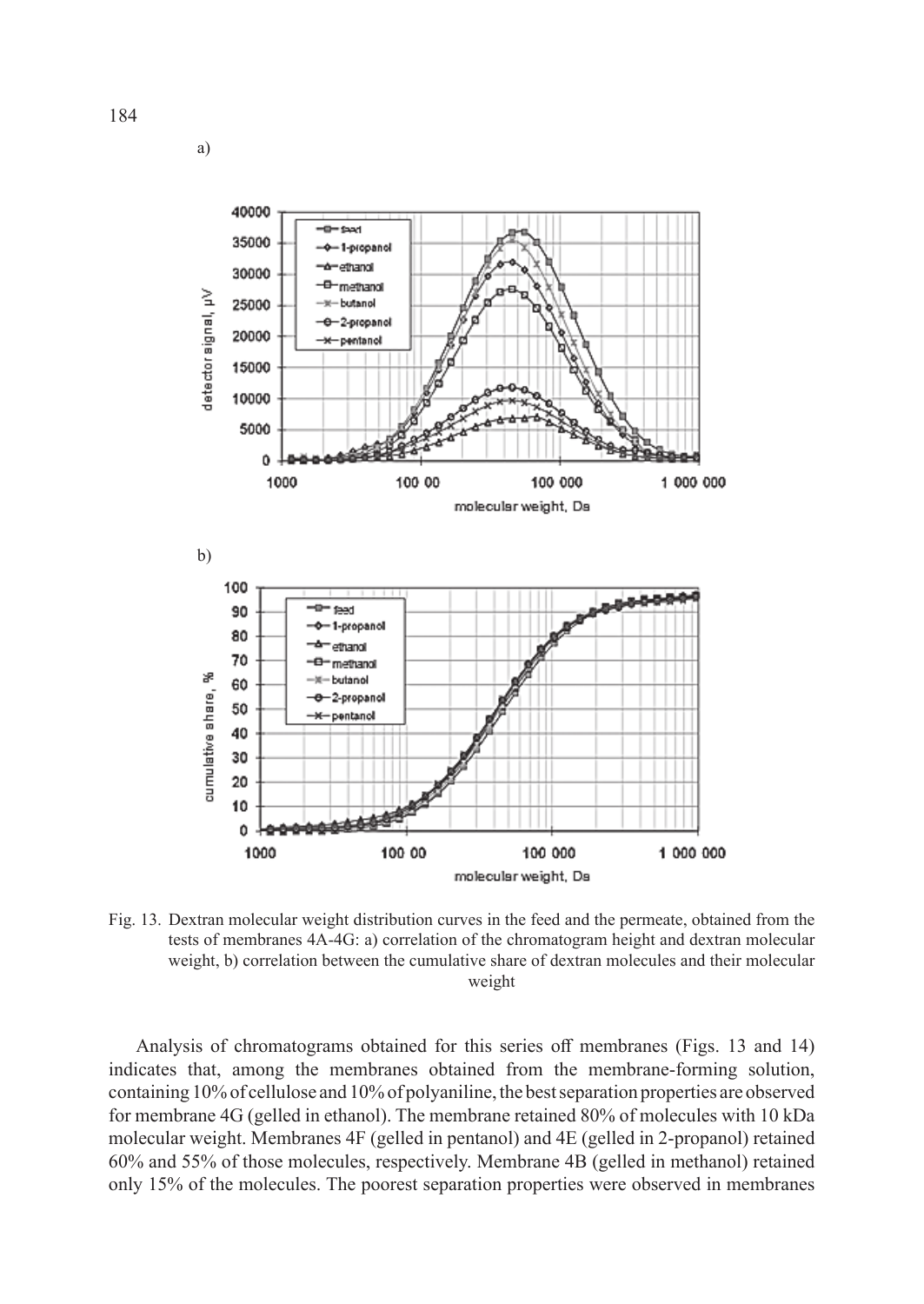![](_page_14_Figure_0.jpeg)

Fig. 14. Relation between the retention factor and dextran molecular weight, as determined for membranes 4A-4G

4A (gelled in 1-propanol) and 4D (gelled in butanol). Those membranes retained only several dozen percent of molecules with 10 kDa molecular weight.

#### **8. Conclusions**

The phase inversion method makes it possible to obtain UF membranes from membraneforming solutions containing cellulose and polyaniline dissolved in ionic liquid and this process cannot be found innovative. It is difficult to clearly determine the impact of the type of gelling liquid on the transport and separation properties of the obtained membranes. Given the uniqueness of the subject, this correlation merits further research, with a reiteration of the performed cycle and expansion of the list of applied coagulants.

The highest retention level of dextran molecules was observed in the following membranes: 1C (membrane obtained from 10% solution of cellulose in ionic liquid), membrane 3G (obtained from 10% solution of cellulose in ionic liquid, with a 5% addition of polyaniline), and membrane 2A (obtained from 10% solution of cellulose in ionic liquid, with a 1% addition of polyaniline). The cut-off molecular weights of those membranes, determined for dextran with the nominal molecular weight of 200,000, were: 9 kDa, 10 kDa and 11 kDa, respectively.

The assessment of the transport properties of the membranes indicates that the water stream volume indeed depends on the transmembrane pressure. The conducted study indicated that the most "open" of the tested membranes is membrane 3F (5% addition of PANI, gelled in pentanol). Similar transport properties were observed for the following membranes: 2D (1% addition of PANI, gelled in butanol) and 3D (5% addition of PANI, gelled in butanol).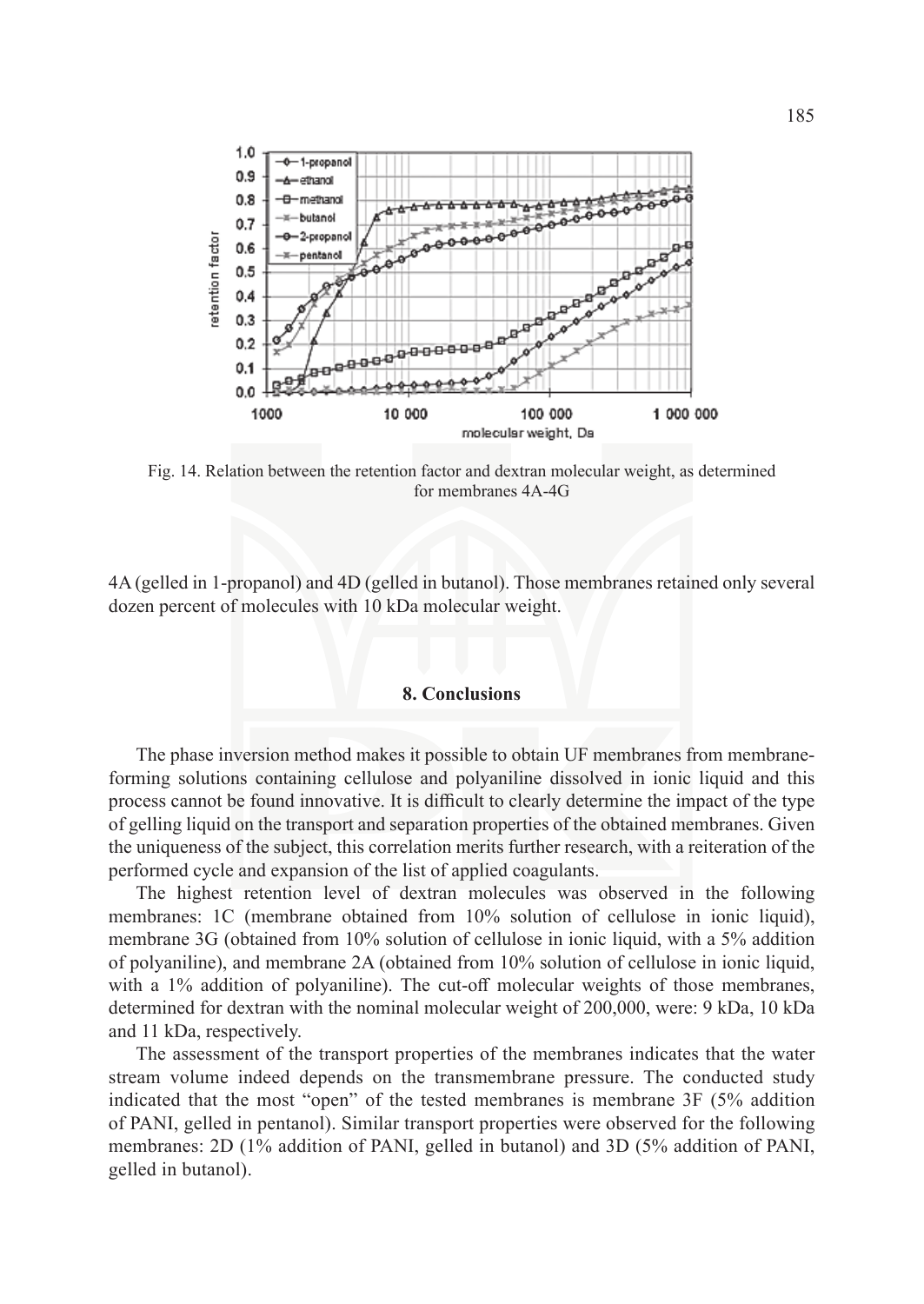186

The densest membranes include: 1C (membrane without polyaniline addition, gelled in water), 1F (pure cellulose, gelled in pentanol) and 4F (10% addition of PANI, gelled in pentanol). The exact impact of polyaniline addition on the transport properties of membranes cannot be unequivocally determined. For some membranes, polyaniline increases the *J<sub>y</sub>* (e.g. 3F, 2A, 2C, 3B), but for others, it has an opposite effect (e.g. 2E, 2G, 4A, 3G). In addition, it is difficult to establish some kind of relation between the type of the gelling agent and the transport properties of the obtained membranes. During the study, it turned out that the strength properties of membranes 2F (1% addition of PANI, gelled in pentanol) and 3A (5% addition of PANI, gelled in 1-propanol) were insufficient. With higher transmembrane pressure – 0.25 MPa, the membranes would burst.

### References

- [1] Anastas P.T.,Warner J., *Green Chemistry. Theory and Practice*, Oxford Univ. Press, Oxford 1998.
- [2] Zawadzka E., Mazurek B., *Modyfikowana polianilina jako materiał termoelektryczny*, Przegląd elektrotechniczny, 8, 2013.
- [3] Sen T., Mishraa S., Shimpi N.G., *Synthesis and sensing applications of polyaniline nanocomposites: a review*, RSC Advances, 6, 2016, 42196–42222.
- [4] Majewska E., *Ciecze jonowe w procesach ekstrakcji metali i związków organicznych z procesów spożywczych*, Żywność. Nauka. Technologia. Jakość, 98, 2015, 5–15.
- [5] Pinkert A., Marsh K., Pang S., Staiger M., *Ionic liquids and their interaction with cellulose*, Chem. Rev., 109, 2009, 6712–6728.
- [6] Ratti R., *Ionic liquids: synthesis and applications in catalysis*, Advances in Chemistry, 2014.
- [7] Livazovica S., Lia Z., Behzadb A.R., Peinemannc K.V., Nunesa S.P., *Cellulose multilayer membranes manufacture with ionic liquid*, Journal of Membrane Science, 490, 2015, 282–293.
- [8] Rogers R.D., Seddon K., *Ionic liquids–industrial applications for green chemistry*, ACS Symp. Ser, 2002.
- [9] Swatloski R., Spear S.K., John D., Holbrey J.D., *Dissolution of cellulose with ionic liquids*, Am. Chem. Soc., 124, 2002.
- [10] Kowalska S., Stepnowski P., Buszewski B., *O cieczach jonowych*, Analityka nauka i praktyka, 3, 2006.
- [11] Wu J., Zhang J., Zhang H., He J.S., *Homogeneous acetylation of cellulose in a new ionic liquid*, Biomacromolecules, 5, 2004.
- [12] Zhang H., Wu J., Zhang J., He J.S., *1-Allyl-3-methylimidazolium chloride room temperature ionic liquid: A new and powerful nonderivatizing solvent for cellulose*, Macromolecules, 38, 2005.
- [13] Surma-Ślusarska B., Danielewicz D., *Rozpuszczalność różnych rodzajów celulozy w cieczach jonowych*, Przegląd Papierniczy, 68, 2012.
- [14] Rodriguez H., Williams M., Wilkes J.S., *Green Chemistry*, 10, 2008, 501–507.
- [15] Bodzek M., Bohdziewicz J., Konieczny K., *Techniki membranowe w ochronie środowiska*, Wydawnictwo Politechniki Śląskiej, Gliwice 1997.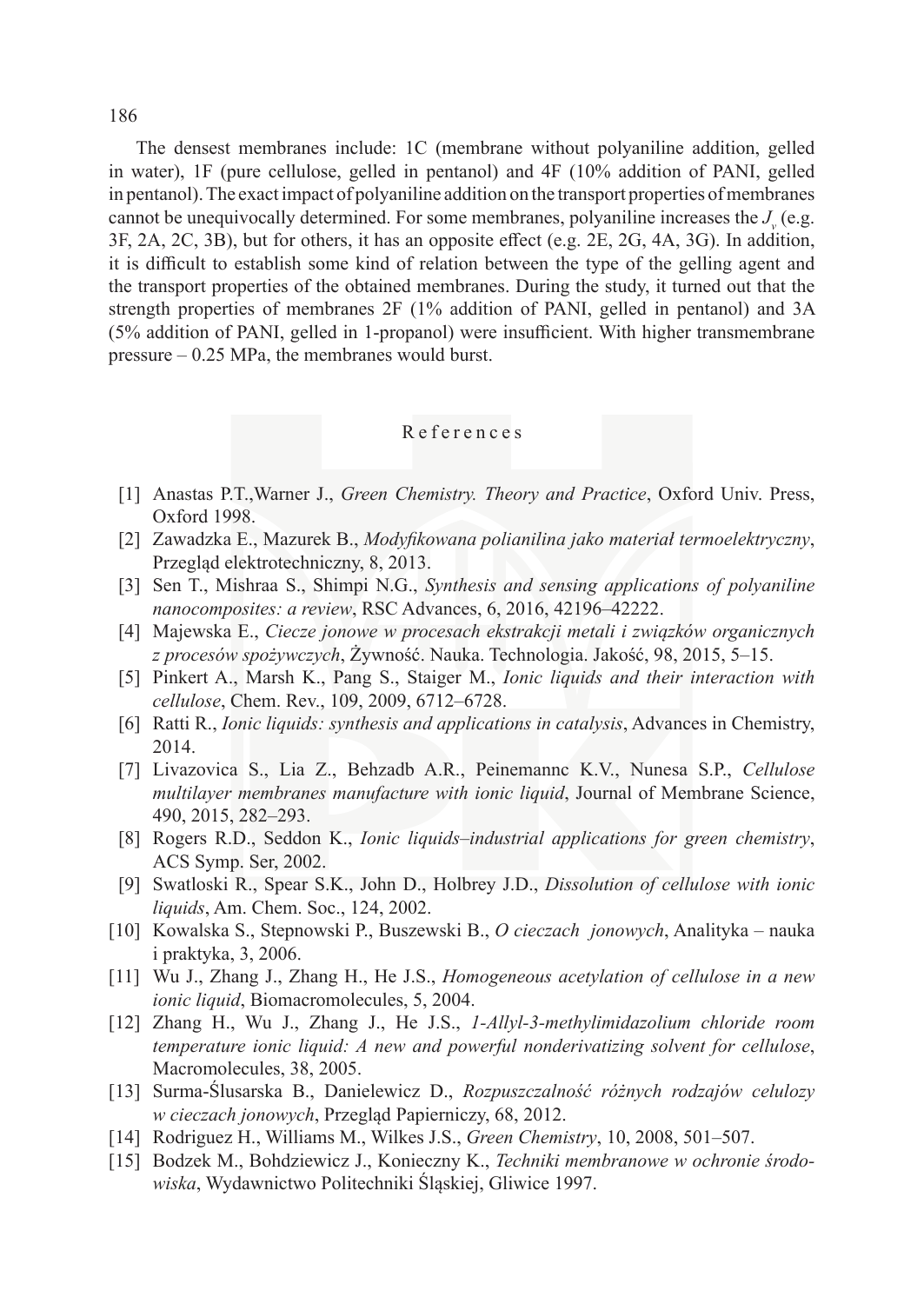- [16] Narębska A., *Membrany i membranowe techniki rozdziału*, Wydawnictwo Uniwersytetu Mikołaja Kopernika, Toruń 1997.
- [17] Anielak A.M., *Wysokoefektywne metody oczyszczania wody*, Wydawnictwo Naukowe PWN SA, Warszawa 2015.
- [18] Mohammadi T., Saljoughi E., *Effect of production conditions on morphology and permeability of asymmetric cellulose acetate membranes*, Desalination, 7, 243, 2009, 1–7.

![](_page_16_Picture_3.jpeg)